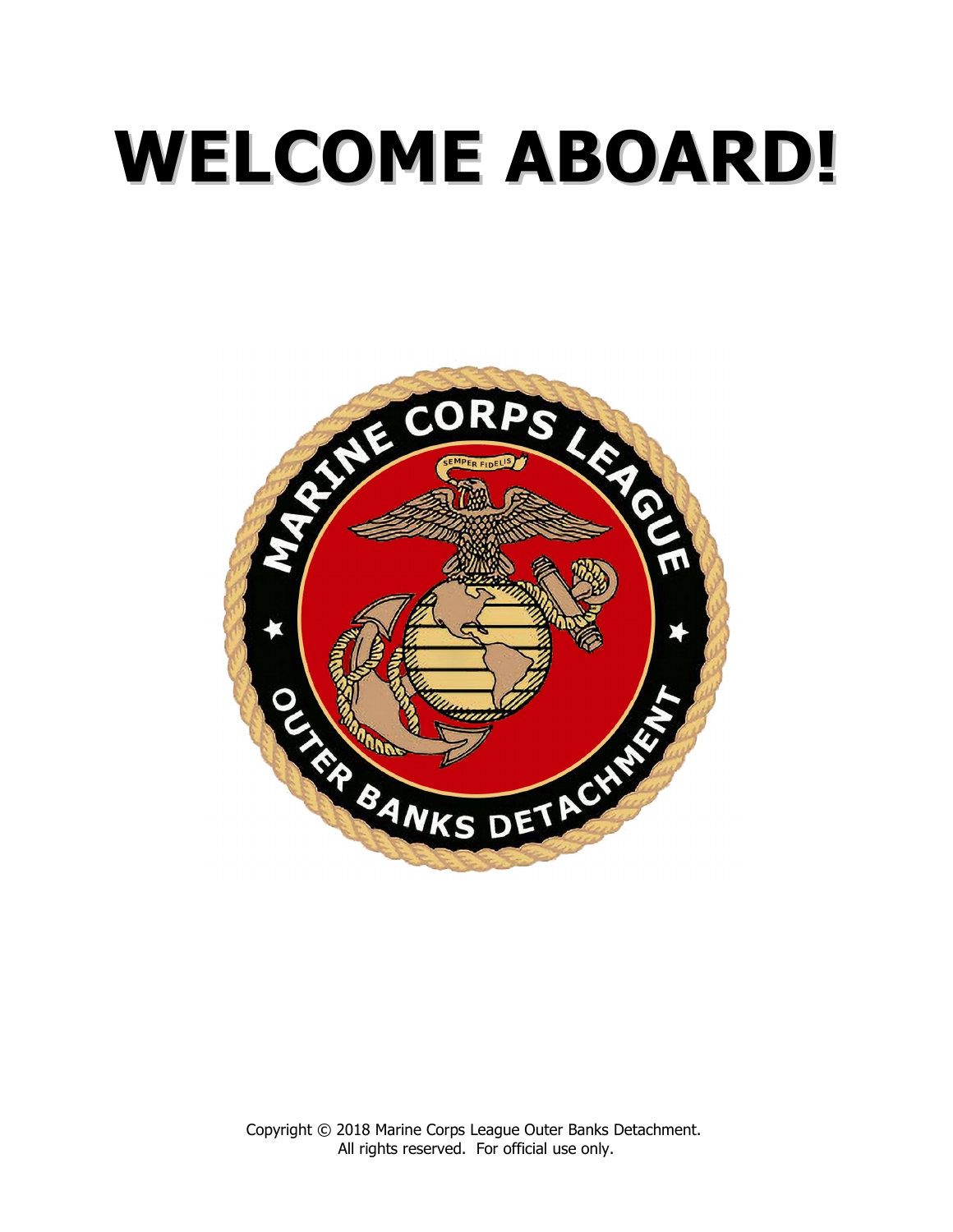# **A MESSAGE FROM OUR COMMANDANT**

Your application for membership to the Marine Corps League Outer Banks Detachment 1264 has been received, reviewed, approved and forwarded to the Marine Corps League national headquarters for final processing. Accordingly, on behalf of our membership, it is my pleasure to welcome you to the Marine Corps League Outer Banks Detachment!

This "Welcome Aboard" package is intended to familiarize you with some general information about our detachment. Despite the structured content of this package, we are a very relaxed organization that truly appreciates and values your efforts as a member. I hope that the information provided will answer most of your questions and provide you with an effective resource that you will find useful in the future.

As you probably know, the Marine Corps League Outer Banks Detachment is dedicated to the founding principles of perpetuating the traditions and spirit of those who have proudly worn the eagle, globe and anchor of our Corps. Equally as important is our diligence in "taking care of our own," and in doing our part to make our local community a better place to live. We accomplish this through sponsorship and participation in various programs such as our citizenship scholarship program, the Adopt-a-Beach program, and our annual Toys for Tots® campaign. As Marines we demonstrate to our community, by example, that we remain ready to answer any challenge.

Having completed our first decade since receiving our charter, our detachment looks forward to having you aboard as a member and providing your thoughts and ideas on making our detachment even better.

Our priority for this year is to increase the number of members on our detachment rolls, and to raise the level of participation of our current members at various activities. To address these objectives we will be making our presence known through greater participation in various community events, and through an increased presence in social media assets, such as Facebook. In addition, we are currently examining the possibility of expanding our efforts to our members and those in our community who demonstrate noteworthy levels of community service efforts with official recognition from the President of the United States. Despite these initiatives, the key to accomplishing our objectives remains your individual effort as a member. Remember, as with any volunteer organization, the more effort you put forth, the greater the reward.

Thank you for joining our ranks, and don't hesitate to contact me or any of my staff should you have any questions, ideas, or concerns.

God bless the United States, and success to the Marine Corps, the Marine Corps League, and the Outer Banks Detachment!

> Semper Fidelis, Daniel R. Hudson

Daniel R. Hudson Commandant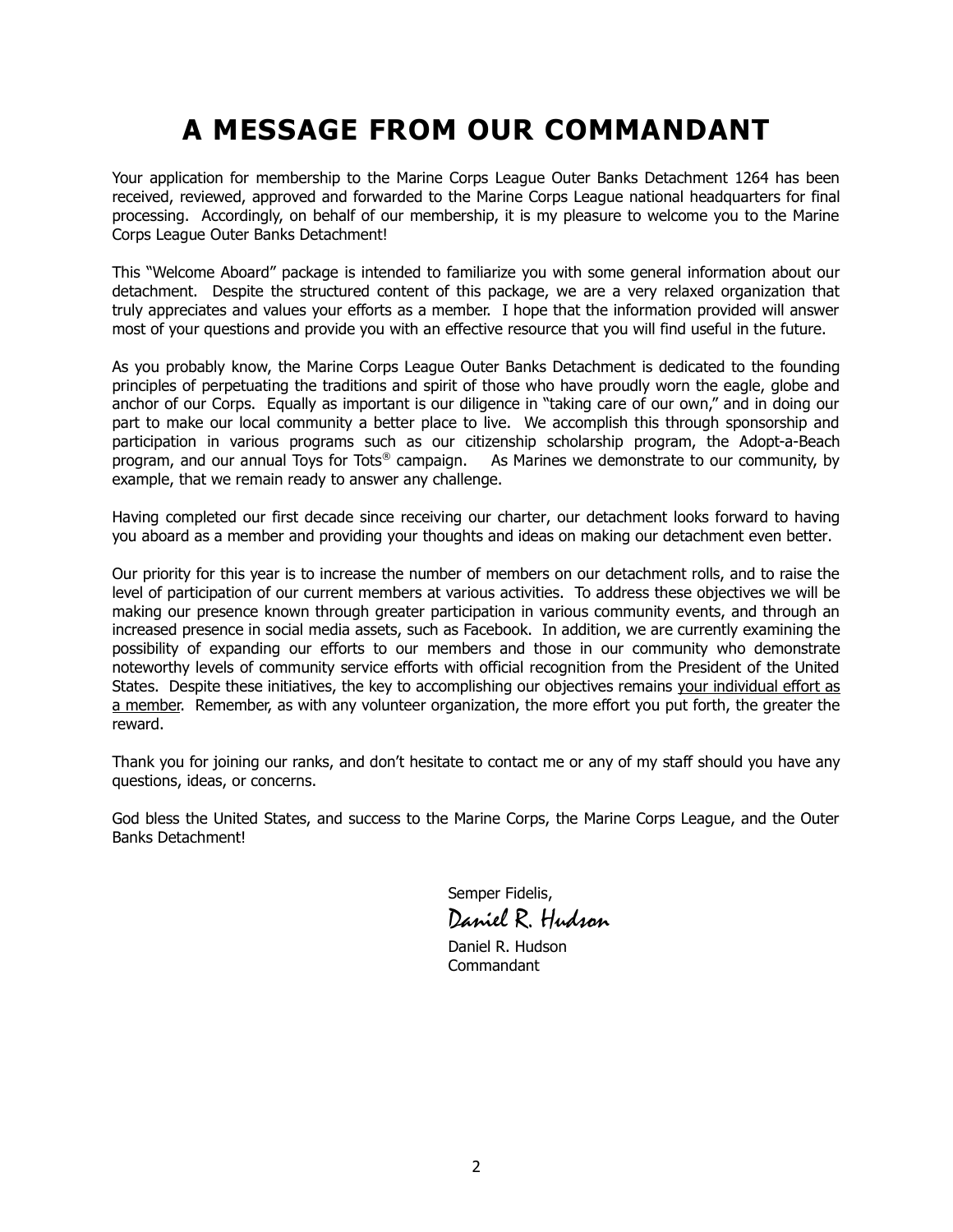# **HISTORICAL BACKGROUND**

During the waning months of 2006 a group of local Marines and Navy FMF Corpsmen, who had been celebrating the Marine Corps' birthday for a number of years, decided to join together in camaraderie and expand their efforts in our local community. These efforts included a commitment to meet regularly and work to preserve the traditions and promote the interests of the United States Marine Corps by aiding and assisting local Marines, their widows and orphans, and perpetuating the history of the United States Marine Corps through fitting acts in observance the anniversaries of historical occasions of particular interest to Marines. Following a meeting of its future members and an application process to the Marine Corps League National Headquarters, the Marine Corps League Outer Banks Detachment was granted its charter on 30 December 2006. The charter was presented to the detachment on 17 February 2007 by National Marine Corps League Vice-Commandant Steve Wilson in a ceremony at the Colington Yacht Club in Kill Devil Hills. At that time, the detachment consisted of 26 total members. Since then, the detachment has grown in its membership and expanded its presence in the Outer Banks community through increased participation in local social and service activities. We continue to uphold our Corps' tradition of selfless devotion to duty and demonstrate, by example that we, as Marines, are indeed the best our Nation has to offer!

#### **GENERAL MEMBERSHIP MEETINGS**

General membership meetings are held each month and serve as a means for members to discuss and collectively resolve business issues related to the functional, social, and service operations of the detachment. These meetings also permit the passing of information to the membership. Following each meeting, the adjutant prepares a written record of the meeting minutes and distributes them to the membership via e-mail. This ensures that even those not present at the meeting will have an understanding as to what business transpired. General membership meetings are normally held the second Tuesday of each month from 1900 to 2000. Meetings are conducted in the meeting room of the Southern Shores Town Hall at:



The Kern P. Pitts Center 5375 North Virginia Dare Trail Southern Shores, NC 27949-5935

#### **DETACHMENT STAFF**

The detachment staff serves as the detachment's leadership and consists of four elected members, one in an advisory billet, and a number of members serving in appointed offices. The elected offices, in order of seniority are Commandant, Senior Vice-Commandant, Junior Vice-Commandant, and Judge Advocate. The Junior Past-Commandant is an advisory billet that is filled by the detachment's previous commandant. Each member of the elected and advisory offices serves for a two-year term. In addition to the elected offices, the detachment commandant appoints a number of members to serve in various administrative, fiscal, spiritual, and other offices as deemed necessary. Members serving in appointed offices serve for an indefinite period, at the pleasure of the detachment commandant. The current detachment staff, along with their necessary contact information is provided as follows: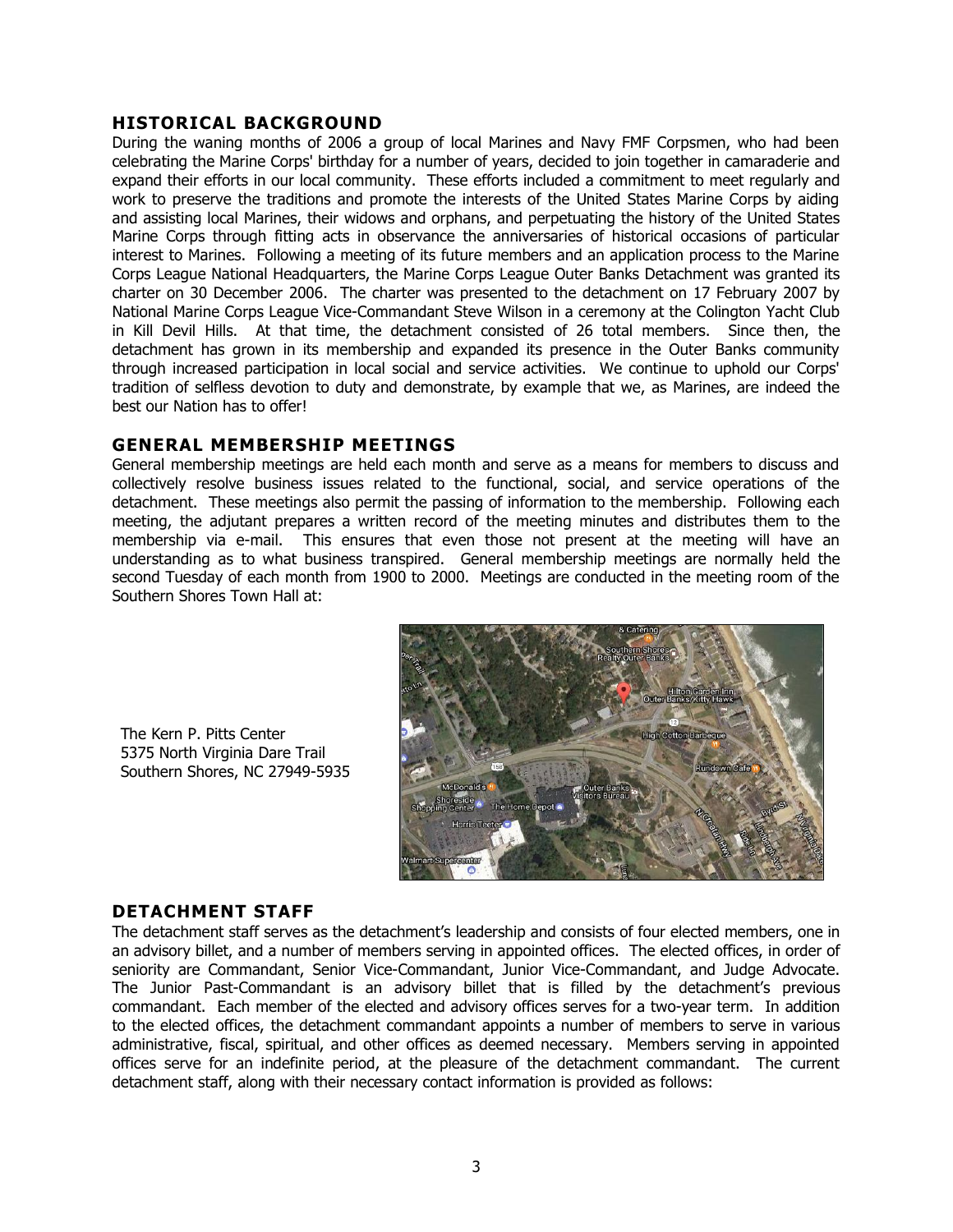| <b>Billet</b><br><b>Name</b> |                      | E-Mail                                | <b>Phone Number</b> |
|------------------------------|----------------------|---------------------------------------|---------------------|
| Commandant                   | Daniel R. Hudson     | commandant@obxmarines.org             | (703) 863-1786      |
| Senior Vice-Commandant       | Michael A. Keating   | senior.vice-commandant@obxmarines.org | (252) 489-7311      |
| Junior Vice-Commandant       | Oyoma R. Bowser      | junior.vice-commandant@obxmarines.org | (252) 489-0692      |
| Judge Advocate               | Russell E. Laney     | judge.advocate@obxmarines.org         | (571) 239-3054      |
| Junior Past-Commandant       | Frank D. Draper      | junior.past-commandant@obxmarines.org | (240) 354-6477      |
| Adjutant                     | Robert J. Yanacek    | adjutant@obxmarines.org               | (252) 305-5026      |
| Chaplain                     | Richard Lawrenson    | chaplain@obxmarines.org               | (252) 261-7573      |
| Paymaster                    | Jorge L. Diaz        | paymaster@obxmarines.org              | (252) 715-3468      |
| Quartermaster                | Dennis R. Thompson   | guartermaster@obxmarines.org          | (252) 449-4455      |
| Sergeant-at-Arms             | Michael W. Wartenbee | sergeant-at-arms@obxmarines.org       | (252) 267-3324      |

# **MEMBERSHIP PARTICIPATION**

Although participation at general membership meetings and detachment events is recorded, participation is voluntary and members are never reprimanded for failure to participate. The detachment encourages the maximum participation of its members, however we realize that due to a multitude of reasons this is not always possible. Our leadership team strives to make our meetings and events enjoyable for its members as a means of encouraging participation. In fact, our job is to make it so that our members look forward to our next event! Regardless of your ability or desire to attend, your continued membership in our organization is valued as it shows support for our members, our detachment's efforts, and the founding principals of the Marine Corps League.

# **CARPOOLING**

A really great way to get to know some of your fellow members is by carpooling to get to meetings and events! An added benefit is that it is a more cost-effective means of transportation, and environmentally better for our community. If you are interested in riding, consult your Membership Directory to determine those members who are in your area, or ask one of the staff members to assist you. If you are interested in driving, consult the Membership Directory or a staff member to see if there is any member in your area that would appreciate a ride. We currently have a number of detachment members who would like to attend meetings but cannot since they are uncomfortable driving after dusk. Your assistance to these members will certainly result in a new Marine "buddy."

# **MEMBERSHIP DUES**

Annual dues for both regular and associate members are \$30, payable on 31 August. The only exception to this is for those members who have purchased a Life Membership as outlined in the following paragraph. Those failing to pay their dues will continue to be carried on our rolls for one-year in order that we may encourage them to bring their dues-up-to date. Should any member encounter a financial difficulty that precludes the payment of dues, they are asked to contact a detachment staff member and inform them of the issue. Our detachment "leaves no one behind" and offers a membership scholarship to assist our fellow members. Personal checks for membership dues should be made payable to the "Marine Corps League Outer Banks Detachment" and mailed to the detachment's mailing address. Dues may also be paid by presenting cash or a personal check at monthly general membership meetings to our paymaster.

# **LIFE MEMBERSHIP**

Regular and associate members who are current in their membership dues may purchase at their discretion, a life membership that eliminates the need for the further payment of annual dues. The funds paid for life memberships are invested by the Marine Corps League's national headquarters, and an annual dividend is distributed and paid from these invested funds based on the number of life members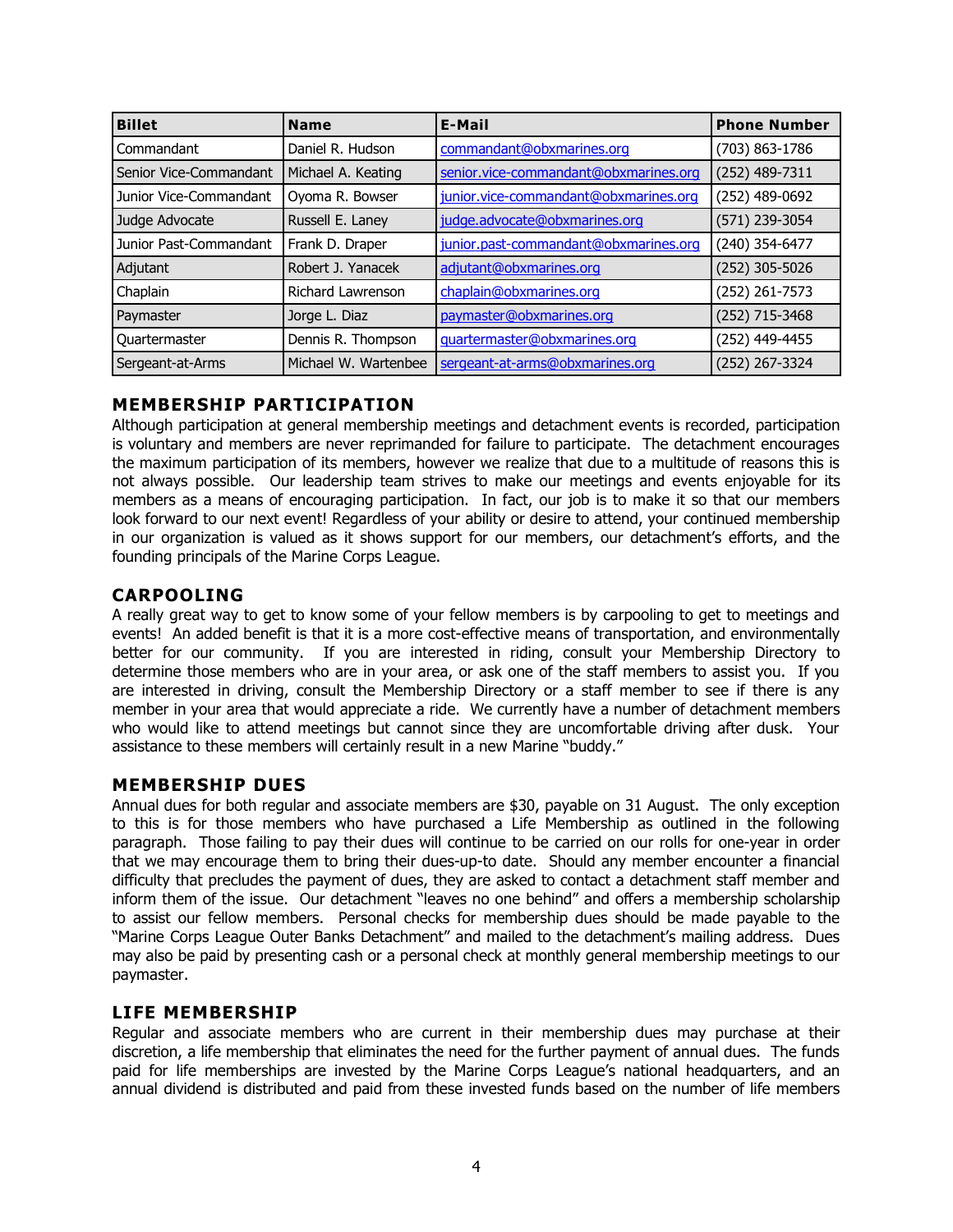each detachment has on their rolls. The amount to purchase a life membership is based on the age at which the member purchases it and is currently as follows:

| Age        | <b>Amount</b> |
|------------|---------------|
| 65 or more | \$200         |
| 51 to 64   | \$300         |
| 36 to 50   | \$400         |
| 35 or less | \$500         |

# **MEMBERSHIP DISTRIBUTION LIST**

Upon becoming a member of the Outer Banks Detachment, you have been added to the membership email distribution list. You will now receive official communications from staff members providing you with monthly meeting minutes for your review, notifications regarding social and service events, and general information of interest to members and veterans.

# **MEMBERSHIP DIRECTORY**

Each year the detachment publishes and distributes a Membership Directory to its members. This directory provides a listing of each member, along with their respective mailing address, telephone number, e-mail address, and birthday. This directory is only for the official use of members of the Outer Banks Detachment as a means of communicating with each other. The directory should therefore be treated with confidentiality and not be given to a third-party under any circumstances.

# **CHANGES OF MEMBER CONTACT INFORMATION**

Should your address, telephone number, or e-mail address change, we ask that you please notify both the adjutant and paymaster, preferably by e-mail. Updating your information ensures that we maintain communication with you, and that you continue to receive the Marine Corps League's quarterly magazine.

#### **MAILING ADDRESS**

The mailing address for the payment of annual membership dues and official correspondence to and from the detachment is as follows:

> Marine Corps League Outer Banks Detachment Post Office Box 2332 Kitty Hawk, NC 27949-2332

# **GENERAL INFORMATION E-MAIL ADDRESS**

The detachment also maintains a general information mailbox for inquiries from the general public. This mailbox is monitored by the adjutant who answers inquiries directly, or forwards them to the appropriate staff member for action. The general information e-mail address is: info@obxmarines.com

#### **TELEPHONE NUMBER**

The Outer Banks Detachment maintains a fully functional telephone number to serve our official organizational needs. This phone is maintained by our adjutant and has established business hours seven days a week from 0700 to 2230. Calls received during non-business hours or at a time when the adjutant is unavailable will be transferred to voice mail. Following receipt of a voice mail, any recorded message will be automatically transcribed and e-mailed to the adjutant for prompt follow-up action. Please use this official number to provide persons desiring to contact the detachment, as each member's personal telephone number should be regarded as private information and not be given without specific permission from the respective member. The detachment's official telephone number is as follows:

(252) 305-4768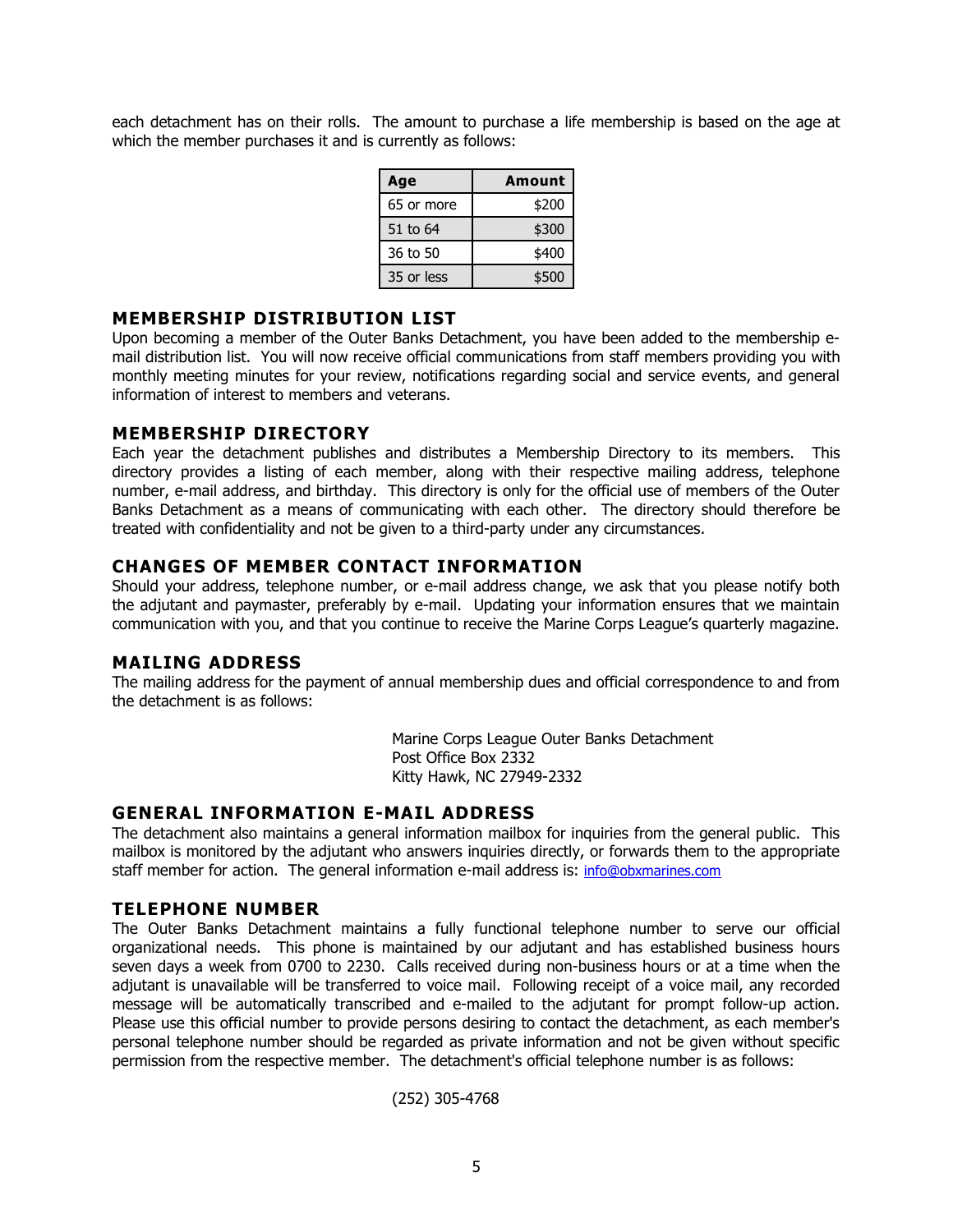#### **WEBSITE**

The detachment maintains a desktop and mobile website as a vehicle to provide both members and the general public with useful information concerning our organization. Anyone accessing the desktop website on a mobile device is automatically redirected to the mobile version of the website. However, once there, visitors using mobile devices can choose to return to the desktop version by simply depressing the "Desktop Site" button that appears on the bottom left of each page. The addresses of the detachment's desktop and mobile website are:

| Desktop   http://obxmarines.org       |  |
|---------------------------------------|--|
| Mobile   http://mobile.obxmarines.org |  |

# **OPERATIONAL CALENDAR**

A calendar listing all detachment meetings, social events, service events, member's birthdays, and dates of historical significance to the Marine Corps is maintained on our website by our adjutant. This calendar is available for your information and use at the following website addresses:

| Desktop   http://obxmarines.org/meetings#calendar       |  |  |
|---------------------------------------------------------|--|--|
| Mobile   http://mobile.obxmarines.org/meetings#calendar |  |  |

# **SOCIAL MEDIA**

In light of the popularity of social media with the general public, the detachment maintains a Facebook page as a means to promote itself and to pass information and articles of interest to its members and the general public. In addition, the detachment also maintains a Facebook group that is only open to members of the detachment. The latter serves as a means for members to socially interact—and since it is a closed group—a variety of topics and issues can be openly discussed without concern of offending the general public. In order to gain access to our Facebook group, a request must be submitted and approved by one of the group's administrators. The addresses of these social media sites are as follows:

| Detachment Official Facebook Page   https://www.facebook.com/obxmarines         |
|---------------------------------------------------------------------------------|
| Detachment Facebook Closed Group   https://www.facebook.com/groups/299392530950 |

# **GENERAL INFORMATION ON UNIFORMS**

The Outer Banks Detachment does not require its members to maintain or wear any prescribed uniforms. However, as our Marine Corps emblem identifies us to the public as Marines—and further serves to remind us of our commitment to one another as Marines—the wearing of uniform items is highly encouraged. With that said and due to the relaxed and casual nature of our area, the majority of members do not purchase most of the uniforms items authorized by the Marine Corps League. Rather, our members generally purchase and wear a cover with the appropriate cover ornament, and a red Outer Banks Detachment polo-shirt. These items are also commonly worn with khaki trousers at the various social and service events and ceremonies, and at monthly general membership meetings. In addition, the detachment is now offering a lightweight red nylon jacket for use as outerwear.

# **PURCHASING DETACHMENT POLO-SHIRTS AND OUTERWEAR**

Detachment polo-shirts and nylon jackets are custom embroidered locally and offered by the wife of one of our members. Both the shirts and jackets are red in color and embroidered with the Marine Corps emblem and the name of our detachment in yellow-gold lettering. Shirts are available for a cost of \$23 in sizes S through 4XL. The jackets are available in sizes S through XL at a cost of \$23 and \$27 for sizes 2XL through 4XL. Our quartermaster maintains a limited quantity of polo-shirts in popular sizes as a service to our members interested in purchasing one. The quartermaster may be contacted to check the availability of shirts in our inventory by email. Should your size of shirt not be in stock, or if you wish to purchase a jacket, please contact our adjutant to place an order. Please note that orders are not placed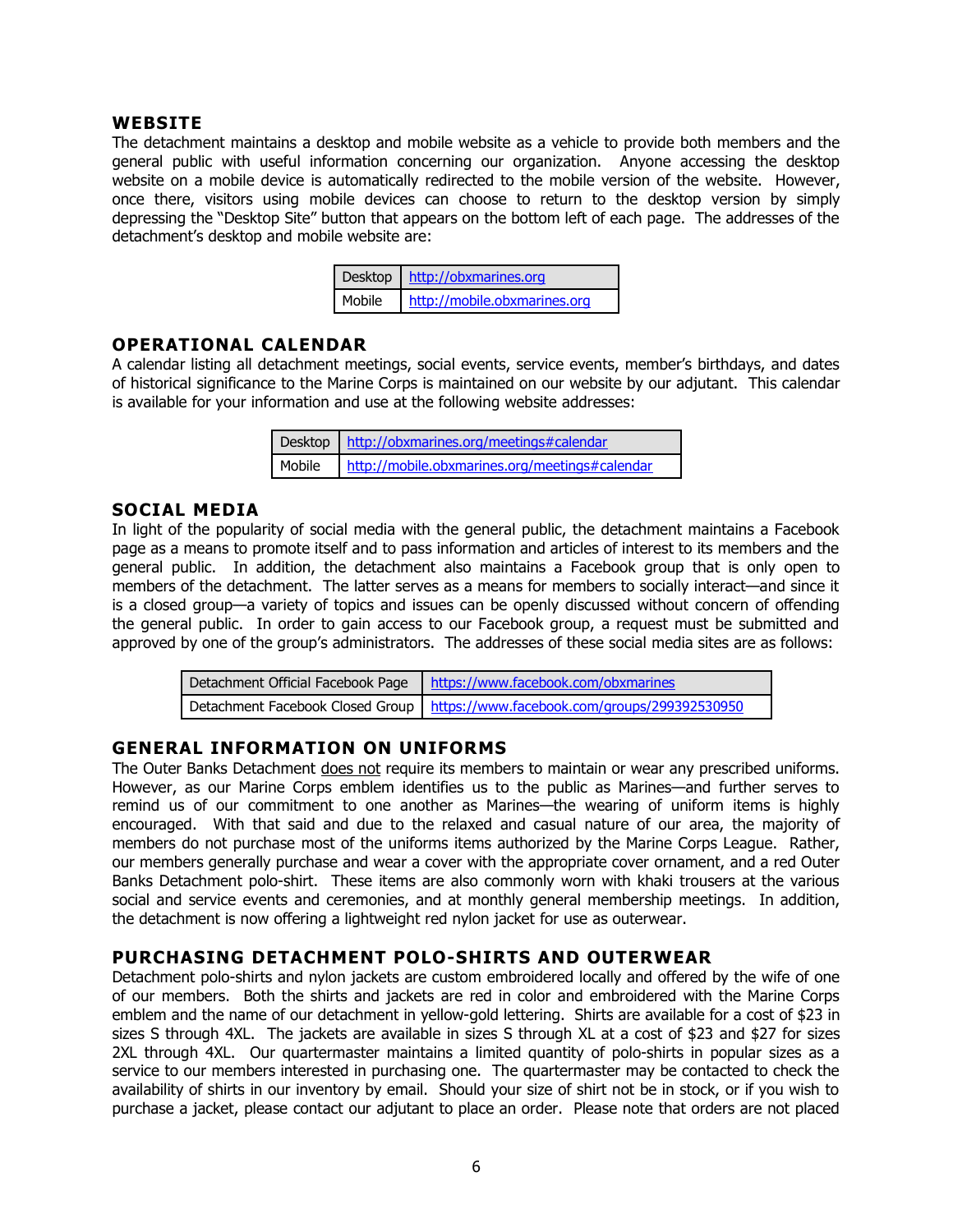until at least three items have been ordered by members so that cost can be kept to a minimum. To determine approximate sizes consult Table 1, below.

| <b>TABLE 1: SIZING FOR POLO-SHIRTS AND JACKETS</b> |                                                     |                                                  |                                                     |  |  |
|----------------------------------------------------|-----------------------------------------------------|--------------------------------------------------|-----------------------------------------------------|--|--|
| <b>Size</b>                                        | Jonathan Corey 100<br>Men's Polo-Shirt <sup>1</sup> | Jonathan Corey 200<br><b>Women's Polo-Shirt1</b> | Augusta 3100 Nylon<br>Coaches Jacket <sup>1,2</sup> |  |  |
| S                                                  | 40 inches                                           | 39 inches                                        | 34 to 36 inches (4 to 6)                            |  |  |
| M                                                  | 42 inches                                           | 41 inches                                        | 38 to 40 inches (8 to 10)                           |  |  |
|                                                    | 47 inches                                           | 45 inches                                        | 42 to 44 inches (12 to 14)                          |  |  |
| <b>XL</b>                                          | 51 inches                                           | 47 inches                                        | 46 to 48 inches (16 to 18)                          |  |  |
| 2XL                                                | 53 inches                                           | 50 inches                                        | 50 to 52 inches (20 to 22)                          |  |  |
| 3XL                                                | 57 inches                                           | 52 inches                                        | 54 to 56 inches (24 to 26)                          |  |  |
| 4XL                                                | 63 inches                                           | 54 inches                                        | 58 to 60 inches (28 to 30)                          |  |  |

1 – Sizes shown reflect the chest measurement. To determine chest measurement, use a tape measure to measure just under the arms, across the fullest part of the chest and around the shoulder blades ensuring that the tape measure is firm and level. If you are uncertain of the size or are between sizes, purchase the larger size.

2 – Corresponding women's sizes are shown within parenthesis.

# **PURCHASING COVERS AND COVER ORNAMENTS**

Both the men's and women's covers, and the regular and associate member's cover ornaments are available for purchase through the store at the Marine Corps League's national headquarters. The current cost for both of these items is \$33.50 plus shipping charges for regular members, and \$34.50 plus shipping charges for associate members. Before placing an order for a cover, please consult Table 2 below to determine your hat size. Links for ordering covers and ornaments is provided as follows:

| Item                            | <b>Page Address</b>                                                  |  |  |
|---------------------------------|----------------------------------------------------------------------|--|--|
| Men's Cover                     | http://semperfistore.org/collections/covers-cap-strips/products/u1   |  |  |
| Women's Cover                   | http://semperfistore.org/collections/covers-cap-strips/products/u3   |  |  |
| Regular Member Cover Ornament   | http://semperfistore.org/collections/covers-cap-strips/products/u13  |  |  |
| Associate Member Cover Ornament | http://semperfistore.org/collections/covers-cap-strips/products/u13a |  |  |

| <b>TABLE 2: SIZING FOR MEN'S AND WOMEN'S COVERS</b> |            |                     |  |                   |            |                                                  |
|-----------------------------------------------------|------------|---------------------|--|-------------------|------------|--------------------------------------------------|
| Head <sup>1</sup>                                   | Men's Size | <b>Women's Size</b> |  | Head <sup>1</sup> | Men's Size | <b>Women's Size</b>                              |
| 20 1/2 inches                                       |            | 61/2                |  | 23 7/8 inches     | 75/8       | 75/8                                             |
| 20 3/4 inches                                       |            | 65/8                |  | 24 1/4 inches     | 73/4       | 73/4                                             |
| 21 1/8 inches                                       | 63/4       | 63/4                |  | 24 5/8 inches     | 77/8       |                                                  |
| $21 \frac{1}{2}$ inches                             | 67/8       | 67/8                |  | 25 inches         | 8          |                                                  |
| 21 7/8 inches                                       |            |                     |  |                   |            |                                                  |
| 22 $1/4$ inches                                     | 71/8       | 71/8                |  |                   |            |                                                  |
| $22\,5/8$ inches                                    | 71/4       | 71/4                |  |                   |            |                                                  |
| 23 inches                                           | 73/8       | 73/8                |  |                   |            |                                                  |
| 23 1/2 inches                                       | 71/2       | 71/2                |  |                   |            |                                                  |
| _                                                   |            |                     |  |                   |            | $\sim$ $\sim$ $\sim$ $\sim$ $\sim$ $\sim$ $\sim$ |

1 – To determine head measurement, use a tape measure to measure around your head approximately one-half of an inch above your eyebrows ensuring that the tape measure is firm and level. If you are uncertain of the size or are between sizes, purchase the larger size.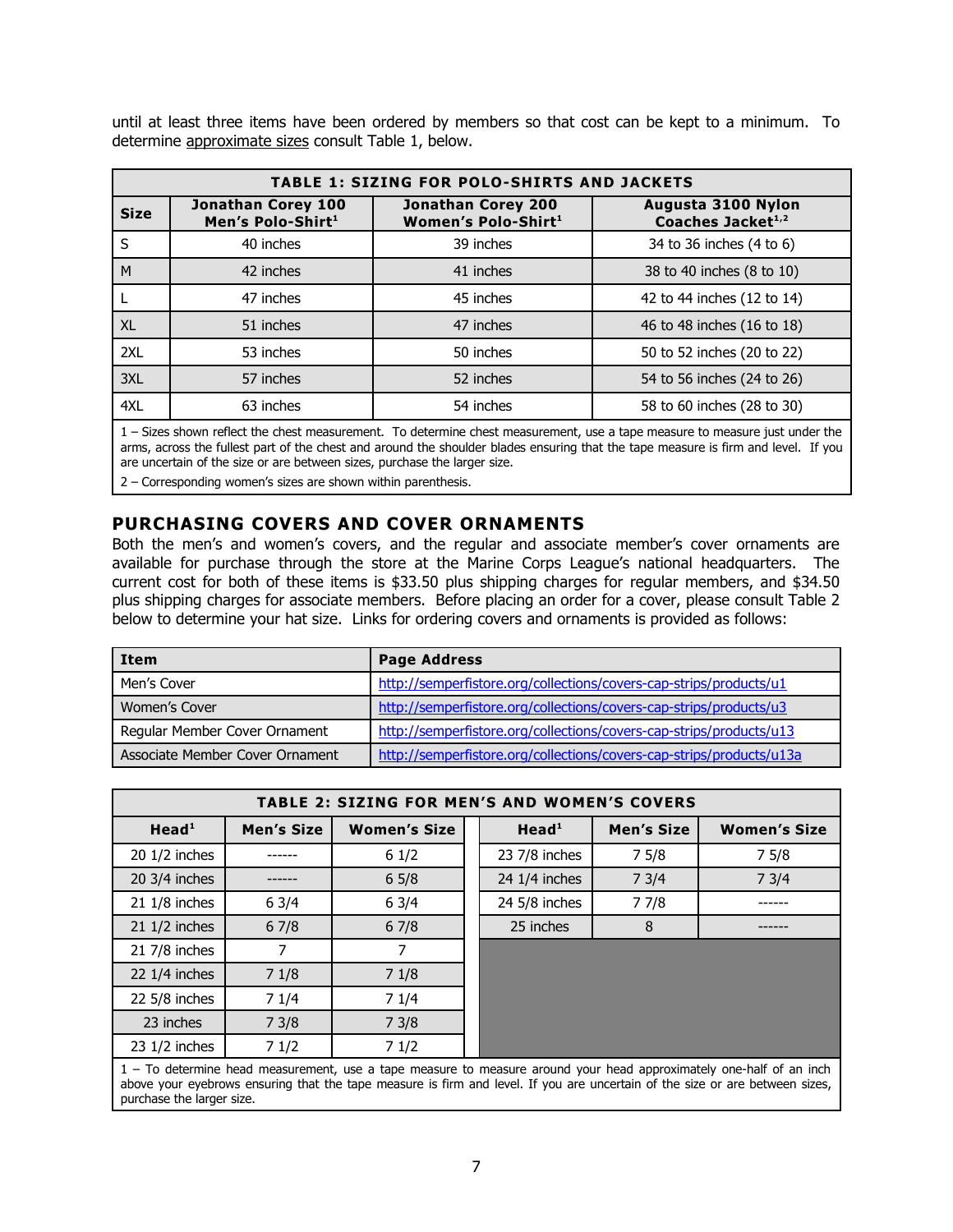#### **PAYMENT METHODS ACCEPTED FOR DUES, FEES, PRODUCTS, AND DONATIONS**

The Outer Banks Detachment accepts payments for memberships fees and dues, detachment polo-shirts and jackets, and for donations by cash, personal check, or major credit cards. All payments made by credit card for membership dues and fees, or detachment polo-shirts and jackets are subject to the addition of the transaction's processing fee. These fees currently range from \$0.64 to \$1.42 per item, depending on which item is purchased and whether the payee's credit card is swiped of keyed-in manually. Donations however, are always appreciated and the payee will never be subject to pay any processing fees. Cash payments made for memberships fees and dues, and detachment polo-shirts and jackets can only be made directly to the detachment paymaster—normally at monthly membership meetings. All payments and donations made by personal check may also be submitted to the detachment paymaster at monthly membership meetings, or by mailing it to the detachment's mailing address provided on page 5, with personal checks being made payable to the "Marine Corps League Outer Banks Detachment."

#### **MEMBERS WHO ARE BUSINESS OWNERS**

Any detachment member who owns or operates a business is extended a courtesy of receiving no-cost advertising on our website in the form of a listing of their business on our "Friends" page as well as a link to their business' website or Facebook page. Those who own or operate a business are asked to simply contact our adjutant and provide the business' name, address, telephone number and website or Facebook page address.

#### **ASSISTING THE RECRUITING EFFORT**

Just as the Marine Corps is always looking for "A few good men and women" to fill its ranks, the same applies to the Marine Corps League and the Outer Banks Detachment. Our members should always be on the lookout for those who have served as Marines to inform them about the existence of our organization here on the Outer Banks, and to invite them to attend a meeting or event to learn more about us. Please be aware that you are never expected to try to get someone to join our detachment. Rather, your efforts should only be directed to identifying those who may be qualified to join, inform them about the detachment and its efforts, and to gather and submit information necessary for one of our staff members to follow-up on the lead you provide. While out and about or working at detachment events, keep your eyes open for Marine "indicators." These are things such as vehicles you see in parking lots displaying Marine Corps license plates and bumper stickers, and to people you cross paths with wearing Marine Corps hats and shirts. When encountering a person displaying a Marine "indicator," a great way to break the ice is to simply greet them with "Hello Marine." If the person you greet is indeed a Marine, they will respond and more than likely engage you in conversation. Once engaged in "Marine talk", simply inquire if they are local, and if so, ask them if they are aware that we have a Marine Corps League detachment on the Outer Banks. Many Marines have no knowledge of the League or our local detachment, so briefly tell them about us and about some of the events you have participated in and enjoyed. This will generally peak their interest, and at that point you should ask them if they are interested in learning more. If they are, simply ask them for their name and e-mail address or phone number so that they may receive additional information. This may sound a bit forward, but as you are both Marines, a certain level of trust already exists. If they provide you with their contact information, please forward it to our adjutant as soon as possible so that follow-up action can be initiated. Should they decline to provide you with their necessary contact information, simply invite them to check out our website at OBXMarines.org, or to stop by and visit with us at our next scheduled event. Again, never ask a prospective member to join our organization as you are not trained to deal with the various objections that may be presented. We prefer to generate interest, get them to a meeting or event, let our actions speak for our organization, and have them ask us about becoming a member! Another way in which you can assist us in our recruiting efforts is to place one of our recruiting posters at a location frequented by locals. Due to the relatively small size of our community, many of you already personally know various business owners and people of influence. simply ask them if they would consider assisting us in our recruiting and public affairs efforts by placing a recruiting poster at their business or office location. most will be glad to do so, as a poster with the eagle, globe and anchor of our corps is a recognized symbol of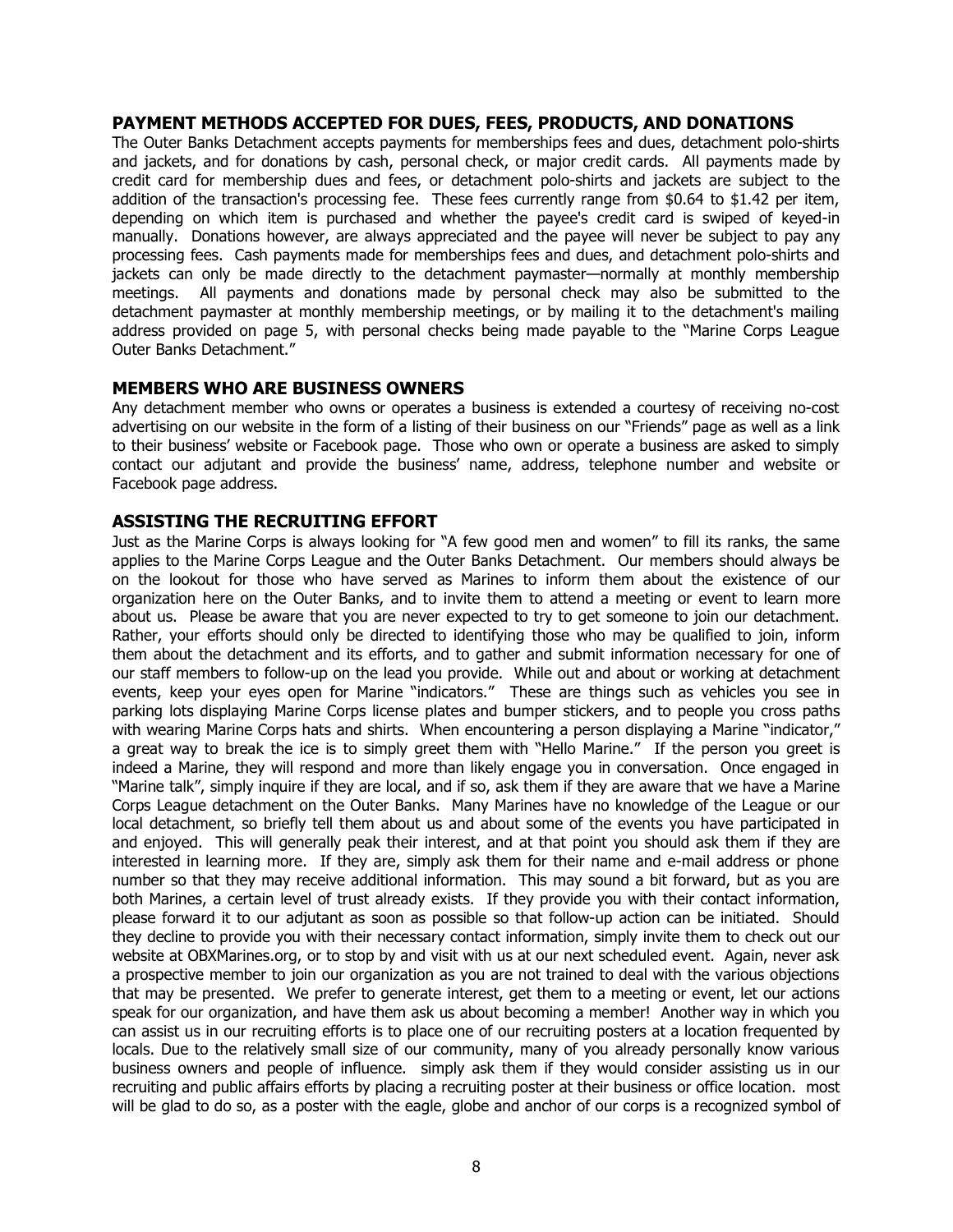excellence, which in turn, adds tacit credibility to their business. you may obtain the necessary posters from our adjutant on an as-needed basis. upon placement of a poster, please notify the adjutant as to the location of the poster so that the participating business can be listed on our website.

# **DETACHEMENT PROGRAMS AND EVENTS**

The following is a brief overview of some of the exciting social and service programs and events in which our detachment currently participates:

**Monthly Breakfast Social** - A free breakfast social is held the first Tuesday of each month from 0900 to 1030 at the Jolly Roger Restaurant in Kill Devil Hills. Although spouses and guests are welcome to join us, you will have to pay for their breakfast as only the breakfast meals of veterans is provided free of charge—unless of course, your spouse happens to be a veteran too. Breakfast includes: two eggs, any style; home fries or grits or baked apples; white toast or wheat toast or raisin toast, and; a cup of coffee.

**Saint Patrick's Day Parade** - Each year during March, the detachment participates in the Kelly's Annual Saint Patrick's Day Parade in Nags Head in conjunction with our local American Legion and Veterans of Foreign Wars posts. This event is well-attended by the public and is one of the largest Saint Patrick's Day Parades on the east coast. Our participation serves as an opportunity to let our community know that the Marines are indeed present on the Outer Banks! The parade is approximately one-mile in length, and those unable to march the route may still participate as they are afforded the opportunity to ride on the veteran's float.

**Toys for Tots<sup>®</sup> Program** - Each year during the months of November and December we collect new, unwrapped toys and distribute them as Christmas gifts to needy children in Dare and Currituck Counties. The program serves to deliver, through a toy at Christmas, a message of hope to less fortunate youngsters that will assist them in becoming responsible, productive, and patriotic citizens. It has become a very popular event for the members of our detachment and has a proven record of being a worthwhile program to the children within our local area.

**Adopt-A-Beach Program** - In one of our most recent initiatives, the Outer Banks Detachment is giving back to our community by maintaining the cleanliness of the West Third Street Estuarine access through the Surfrider Foundation's "Adopt-A-Beach" program. This event takes place six-times per year and the sign located at the access listing our detachment serves as a visual reminder to our community what can be done by a group of Marines working together.

**Christmas Trees for Locals** – In 2016, one of our members received a donation of a number of new artificial display Christmas trees from one of our local stores. The member, seeing an opportunity to help those less fortunate, advertised the trees through social media and delivered them to families in need of one with wishes for a Merry Christmas from the members of the Outer Banks Detachment. We look forward to continuing this effort in future years.

**Belk Charity Sale** - Our most important fundraising event is the Belk Charity Sale that occurs twice per year, normally during March through April, and October through November. Detachment members assemble at the Kill Devil Hills Belk store and sell tickets to Belk's exclusive sale—in which shoppers can save up to 75-percent off regular prices. Each ticket to this event is sold for \$5, and our detachment is permitted to keep the proceeds from our ticket sales.

**Marine Corps Rose Program** - Similar to the Memorial Day Poppy Program offered by the Veterans of Foreign Wars, a small crepe rose is handed out by our members at local events in honor of our Marine brothers who have given their lives in the service of our country. Donations in honor of the sacrifices made by these men is collected and used by our detachment to assist veterans and youth, and to provide other charitable services within our community on the Outer Banks.